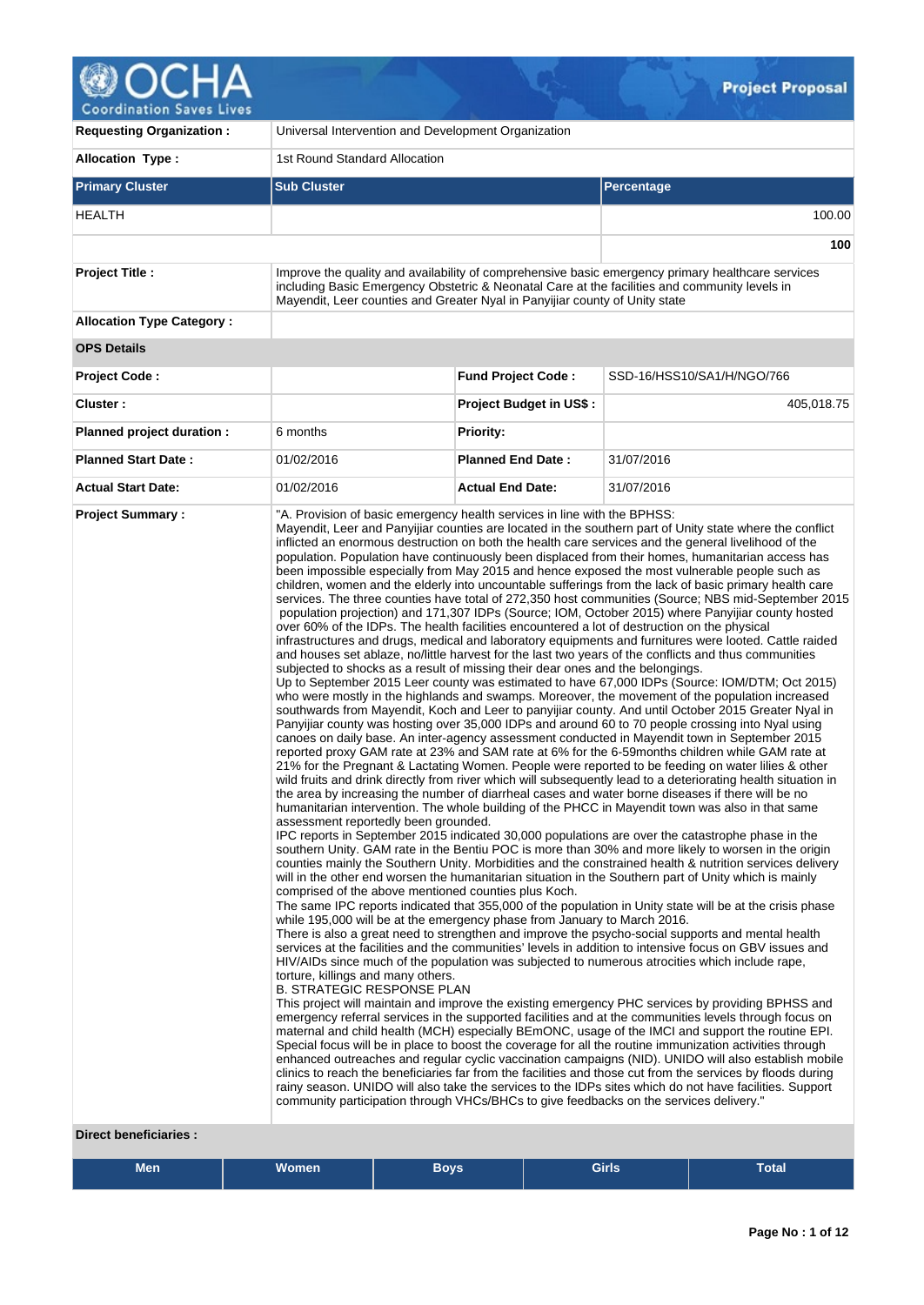| 23,700              | 28,300 | 6.600 | 6.400 | 65,000 |
|---------------------|--------|-------|-------|--------|
| Othor Ronoficiarios |        |       |       |        |

| <b>Beneficiary name</b>      | <b>Men</b> | <b>Women</b> | <b>Boys</b> | <b>Girls</b> | <b>Total</b> |  |  |
|------------------------------|------------|--------------|-------------|--------------|--------------|--|--|
| People in Host Communities   | 18,960     | 22,640       | 5,280       | 5,120        | 52,000       |  |  |
| Internally Displaced People  | 4,740      | 5,660        | 1.320       | 1.280        | 13,000       |  |  |
| Children under 5             | 0          |              | 0           |              | $\Omega$     |  |  |
| Pregnant and Lactating Women | 0          | 2,600        | 0           | 0            | 2,600        |  |  |
| - -- --                      |            |              |             |              |              |  |  |

## **Indirect Beneficiaries :**

## **Catchment Population:**

This project proposal is meant to support Duong PHCC, Nyadong PHCU, Majak PHCU and the mobile clinic activities to target the IDPs in Kertieth Payam and Mer Island in Greater Nyal of Panyijiar county. In Leer county the project will support Bow PHCC, Tharuopgandor PHCU, Guat PHCU, Lual PHCU and mobile activities to serve the population far from the existing facilities. In Mayendit county the project will complement the HPF funds to support Mayendit PHCC, Malkuer, Dablual, Jaguar, Thaker and Luom PHCUs.

## **Link with allocation strategy :**

This project proposal will ensure adequate and uninterrupted supply of drugs, medical and laboratory reagents/supplies & equipments through both direct and other supply chains. It will also strengthen the emergency preparedness and respond to health related emergencies including the activities aiming at control of communicable diseases outbreak at the supported facilities in the affected communities of Mayendit, Leer and Panyijiar counties in Southern Unity. It will also enhance the establishment of the outreach activities through community mobilization and health promotion by doing health awareness sessions. It will also help to maintain environmental friendly activities because UNIDO plans to renovate the existing permanent incinerators for safe disposal of the medical hazardous & non-hazardous wastes used in the supported facilities and to train the health and community based staffs on the system of safe disposal.

## **Sub-Grants to Implementing Partners :**

| <b>Partner Name</b>                                   | <b>Partner Type</b> | <b>Budget in US\$</b> |
|-------------------------------------------------------|---------------------|-----------------------|
|                                                       |                     |                       |
| Other funding secured for the same project (to date): |                     |                       |

| Other Funding Source | <b>Other Funding Amount</b> |
|----------------------|-----------------------------|
|                      |                             |

#### **Organization focal point :**

| <b>Name</b>       | Title                         | <b>Email</b>           | Phone      |
|-------------------|-------------------------------|------------------------|------------|
|                   |                               |                        |            |
| James Keah Ninrew | <b>Executive Director</b>     | ed@unidosouthsudan.org | 0955008160 |
| Duk Stephen       | <b>Health Project Manager</b> | mc@unidosouthsudan.org | 0955550669 |
| Kennedy Recha     | Finance Manager               | fm@unidosouthsudan.org | 0956466703 |

#### **BACKGROUND**

## **1. Humanitarian context analysis**

Mayendit, Leer and Panyijiar counties have been experiencing total disruption of the health care services delivery since May 2015 when the fighting intensified in the Southern Unity. A join assessment was conducted by UNIDO and Christian Aid in August 2015 revealed the existent of 24,000 IDPs (which has increased to over 100,000 according to recently released Nutrition IPC reports) in addition to 59,753 host community in Greater Nyal of Panyijiar county. Beside, only 56% of the population in South Sudan have access to primary health care service (MOH facilities mapping 2010) and almost 5million people need health services. Huge number People drink directly from the river and defecate in open spaces hence, high susceptibility to diarrheal diseases.

In September 2015, UNIDO`s nutrition and health teams conducted another assessment at Mer Island (stopping point for the IDPs from Leer & Mayendit counties/entry point to Greater Nyal). Random MUAC screening to less than 5years children conducted involved 8households among which 6households were IDPs and the results revealed 3 MAM cases which were later on referred to Nyal PHCC, 7MAM cases and 10 at risk. The total children screened were 30. And beside, the IPC reports in September 2015 revealed that 30,000 population in the Southern Unity are at the catastrophe phase.

The recently deployment of UNMISS team in Leer has at least opened a window for humanitarian interventions for all sectors in both Leer & Mayendit counties. Population have been living in highlands since May 2015 and with neither health nor nutrition services. And now with the peace agreement seemingly holding, huge number of IDPs may return to their home counties either from Bentiu POC or Juba one and health services demand will be very high. In November 2015 Samaritan Purse conducted KAP survey in Mayendit South and did MUAC screening for 1,250 U5 children. The proxy SAM (40)=3.20%, proxy MAM (229)=18.32% whereas proxy GAM (269)=21.52%. All these among others are clear indicators for a deteriorating health sector.

#### **2. Needs assessment**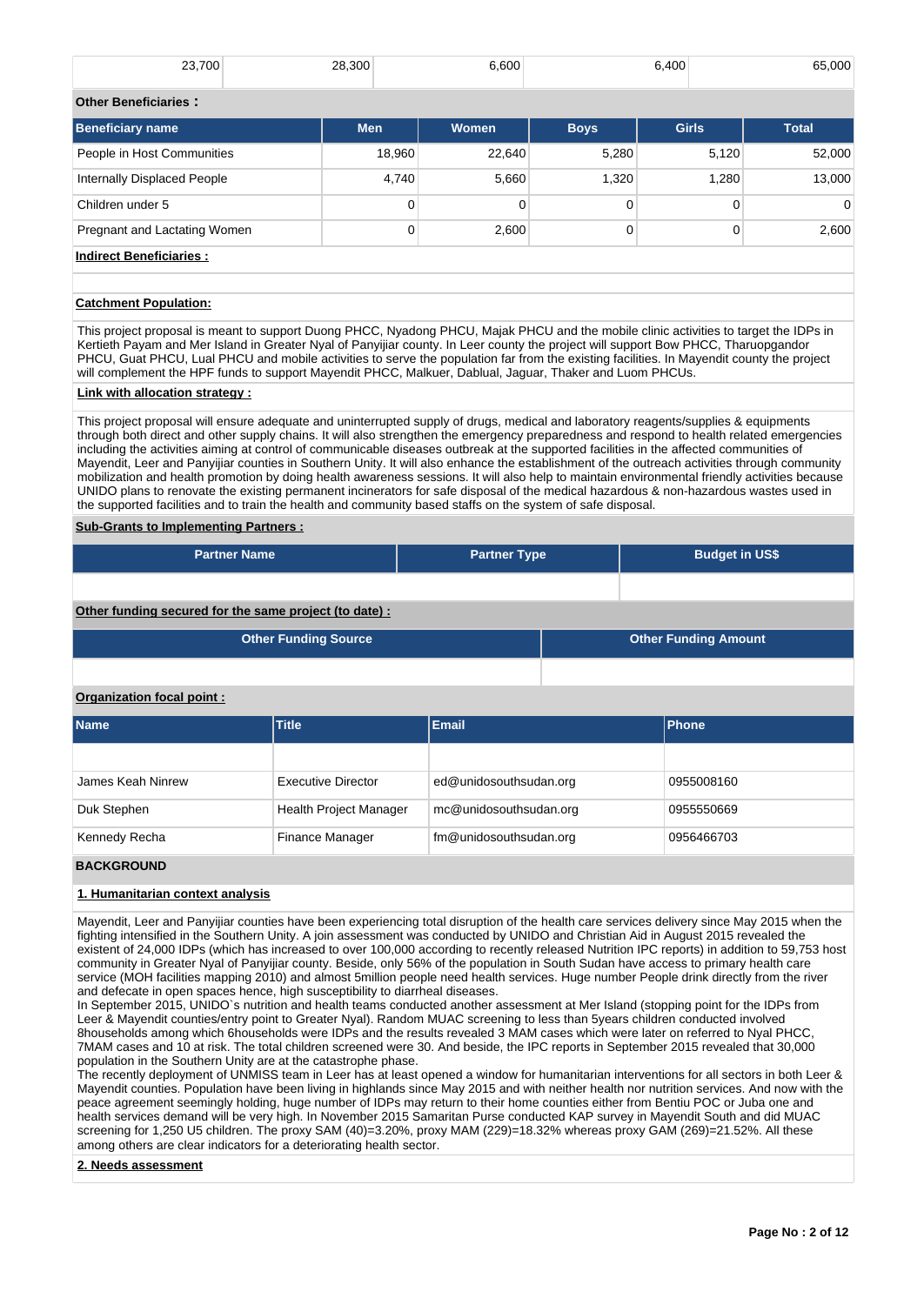Mayendit Leer & Panyijiar counties of Unity state continue to be high risk locations in term of diseases outbreak and deteriorating of health sector due to the continuous displacement of the communities by the conflict and it has always been very difficult for the humanitarian actors to access most of the locations in the Southern Unity. However, with relative calm in the area from the last quarter of 2015, there is great need for an intensive integrated health and nutrition activities. Generally 57% of the Health facilities are non-function in the three affected states and Southern Unity is very much affected in special way. IPC report released in September 2015 projected population of 355,000 to be under crisis phase (3) whereas population of 195,000 will be under the emergency phase (4) from January to March this year especially in Southern Unity. The continuous displacement from May 2015 exacerbated poor health outcomes due to lack of equitable and accessible preventive and curative health care services delivery. For instance the DHIS data for Mayendit county shows significant decrease from July to December 2015 compared to the period from January to June 2015 (ANC1 visit dropped to 9.2% from 27%, delivery at the facility by SBA dropped to 23.5% from 42.9 and curative consultation utilization rate for under5 dropped to 2.5% from 5.8). Moreover, most of the health facilities are damaged either partially or completely and the scaling up of the health care services delivery in the Southern Unity will require mobile clinic activities like what UNIDO has been doing since September 2015 specially in Greater Nyal of Panyijiar county and Southern Mayendit. Those mostly affected by this emergency situation are pregnant mothers who require antenatal & post-natal care services, children under 5 who are prone to all types of malnutrition and other co- morbidities like malaria, pneumonia and diarrheal diseases. Routine EPI activities have been down since the eruption of this current crisis in the country and thus more possibility of the preventable childhood illness outbreak in the area. And to address this UNIDO shall engage other partners like SMOH/MOH and UNICEF to re-install the cold chain system in the Southern Unity where the routine as well outreaches EPI activities shall be supported under this project proposal.

# **3. Description Of Beneficiaries**

The beneficiaries will include under5 boys and girls, children between 5 and 15yrs, women of child bearing ages, elderly men and women, disables, current & postwar trauma victims, local chiefs, teachers and other members of the host communities and IDPs. Men=23700 Women=28300 Boys=6600 and Girls=6400 of which 30%, 35% and 35% for Mayendit, Leer and Panyijiar counties respectively.

### **4. Grant Request Justification**

The proposed project activities will maintain the existing essential primary health care services in Mayendit county, Leer county and Greater Nyal of Panyijiar county by providing basic health packages and emergency referral services in the targeted 3PHCCs and 10PHCUs. Through a focus on maternal and child health (MCH) especially Basic Emergency obstetric care, integrated management of childhood illnesses (IMCI) and routine and outreach EPI activities, UNIDO intends to ensure the promotion of mother and child survival in its supported HFs and outreach whilst continuing to provide services in line with the Basic Package of Health Services (BPHS). Special focus will be in place to boost the coverage for measles vaccination through enhanced outreach activities and regular cyclic vaccination campaigns. UNIDO shall procure and distribute essential drugs kits (including trauma kits), basic medical equipment and laboratory reagents/supplies which are not in the existing supply chain to the facility level. UNIDO shall maintain the partnerships with UNFPA and UNICEF to ensure the timely procurement and distribution of essential RH kits and reestablishment of the routine EPI. UNIDO shall continue to improve the diagnostic capacity of laboratory services at the facilities to ensure rapid and accurate diagnosis to support timely treatment of the most common diseases and reporting on the HMIS. UNIDO shall conduct in-services/refresher training to the facility staff and community-based health workers on safe motherhood, child health, community health, common morbidities, IDSR/HIS, and emergency surgical and obstetric interventions. UNIDO shall ensure weekly IDSR and Monthly DHIS reports as means of verifications.

#### **5. Complementarity**

UNIDO was granted fund from the CHF SA2\_2015 which runs up to the end of January 2016 and as the lead IP for Mayendit county we also have funds from HPF of which we are intending to be complemented from this project proposal. UNIDO was also granted funds in the CHF Reserve Allocation\_2015 to do the scale up in Nyal of which we have been supporting the mobile clinic activities in Kertieth Payam but no personnel costs involved and the project runs up to the end of February 2016. By this we are clearly declaring that there will be no any duplication in utilizing this fund and the previous ones in all the three counties.

# **LOGICAL FRAMEWORK**

#### **Overall project objective**

## "The main objectives of this project are:

• Enhance availability, accessibility and equity to meet the demands for the health services targeting highly vulnerable groups of people, boys & girls, men, women of child bearing ages and elderly men and women in Mayendit, Leer and Panyijiar counties of Unity state • Strengthen existing systems to improve the accessibility to basic curative primary health care services, prevent, detect and respond to disease outbreaks and deliver the basic psycho-social support & mental health services and GBV and HIV/AIDs.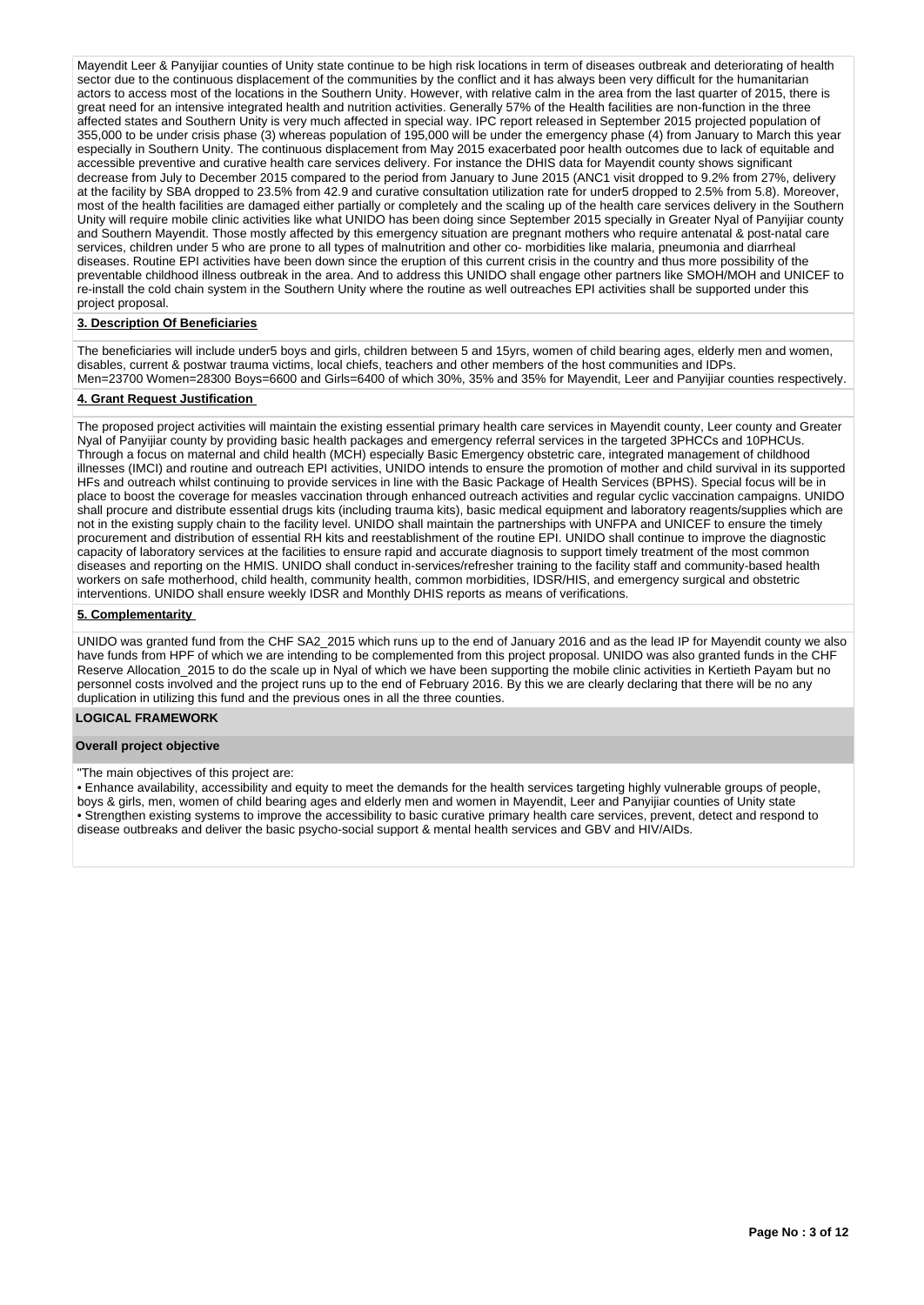| <b>HEALTH</b>                                                                                                                                                                                                                                                                                         |                                                                                                                   |                                 |
|-------------------------------------------------------------------------------------------------------------------------------------------------------------------------------------------------------------------------------------------------------------------------------------------------------|-------------------------------------------------------------------------------------------------------------------|---------------------------------|
| <b>Cluster objectives</b>                                                                                                                                                                                                                                                                             | <b>Strategic Response Plan (SRP) objectives</b>                                                                   | <b>Percentage of activities</b> |
| CO1: Improve access, and scale-up<br>responsiveness to, essential emergency<br>health care, including addressing the major<br>causes of mortality among U5C (malaria,<br>diarrhea and Pneumonia), emergency<br>obstetric care and neonate services in<br>conflict affected and vulnerable populations | HRP 2016 SO1: Save lives and alleviate<br>suffering through safe access to services and<br>resources with dignity | 70                              |
| CO <sub>2</sub> : Prevent, detect and respond to<br>epidemic prone disease outbreaks in conflict<br>affected and vulnerable populations                                                                                                                                                               | HRP 2016 SO1: Save lives and alleviate<br>suffering through safe access to services and<br>resources with dignity | 20                              |
| CO3: Improve access to psychosocial<br>support and mental health services for the<br>vulnerable population, including those<br>services related to the SGBV response                                                                                                                                  | HRP 2016 SO2: Ensure communities are<br>protected, capable and prepared to cope with<br>significant threats       | 10                              |

**Contribution to Cluster/Sector Objectives :** Through this project proposal the below will be achieved in line with the cluster priorities • Maintain the existing primary health care services by providing basic essential integrated health & nutrition packages and emergency referral services through deployment of minimal PHCU/PHCC staff with skills to ensure mothers and children are attended to through MCH guidelines

• Strengthen the existing referral mechanism within primary health care network (community levels to PHCUs to PHCCs) or to secondary health facilities if at all exist, accessible and affordable.

• Maintain emergency primary health care services through provision of basic medical equipment, drugs, basic lab equipment/reagents and other supplies

• Strengthen the emergency preparedness including minor surgical interventions and UNIDO shall ensure that the support staffs are trained on emergency preparedness

• Provision and prepositioning of essentials drugs, RH kits and vaccines

• Support immunization through static, campaigns and outreach targeting children below 15years in the IDPs and the host communities

• Promote HIV/AIDS awareness through dissemination of information, conduct counseling sessions, do volunteer testing, provide condoms, PMTCT and PEP

• Respond to health related emergencies including controlling the spread of communicable diseases

- Conduct MAM and SAM screening activities at the facilities and outreaches and conduct education sessions on the breastfeeding practices

# **Outcome 1**

Increased access to integrated quality essential primary health care & nutrition services in the 3PHCCss and 10PHCUs to the IDPs. pastoralists, host communities and other vulnerable groups in the three counties.

#### **Output 1.1**

#### **Description**

Strengthening the PHCCs and PHCUs to deliver quality primary health care services to pastoralists, host communities and other vulnerable groups.

# **Assumptions & Risks**

Security remains stable in the area and funds disbursed on time

## **Activities**

## **Activity 1.1.1**

Provide consultations and basic treatments of common illnesses at OPDs and IPDs, including the use of IMCI protocols for girls and boys

## **Activity 1.1.2**

Provide laboratory services with improved diagnostic capacity in the supported PHCCs

#### **Activity 1.1.3**

Provide maternal healthcare through routine ANC/PNC services, TT injection, provision of ITNs and IPT to prevent malaria, FP services, detect the complicated pregnancies for referral and conduct normal delivery and BEmONC by deploying qualify health cadres at the facilities.

## **Activity 1.1.4**

Provide psycho-social supports & the basic mental health services and SGBV.

#### **Activity 1.1.5**

Strengthen community health committees and conduct targeted health awareness education on HIV/AIDS, MCH, nutrition, and healthcare seeking behavior information on available services in the health facilities and hygiene & sanitation promotion.

#### **Indicators**

|                   |                                                                              |                                                                                                                              | <b>End cycle beneficiaries</b> |                  |  | End<br>cycle |               |  |  |
|-------------------|------------------------------------------------------------------------------|------------------------------------------------------------------------------------------------------------------------------|--------------------------------|------------------|--|--------------|---------------|--|--|
| Code              | <b>Cluster</b>                                                               | <b>Indicator</b>                                                                                                             | <b>Men</b>                     | Women Boys Girls |  |              | <b>Target</b> |  |  |
| Indicator 1.1.1   | HFAI TH                                                                      | Frontline # Number of functional health facilities in<br>conflict-affected and other vulnerable states                       |                                |                  |  |              | 13            |  |  |
|                   | <b>Means of Verification:</b> Monthly DHIS, Weekly EWARS and UNIDO's reports |                                                                                                                              |                                |                  |  |              |               |  |  |
| Indicator $1.1.2$ | I HFAI TH                                                                    | Frontline # Number of deliveries attended by<br>skilled birth attendants in conflict-affected and<br>other vulnerable states |                                | 80               |  |              | 80            |  |  |
|                   | <b>Means of Verification:</b> DHIS monthly reports and UNIDO's reports       |                                                                                                                              |                                |                  |  |              |               |  |  |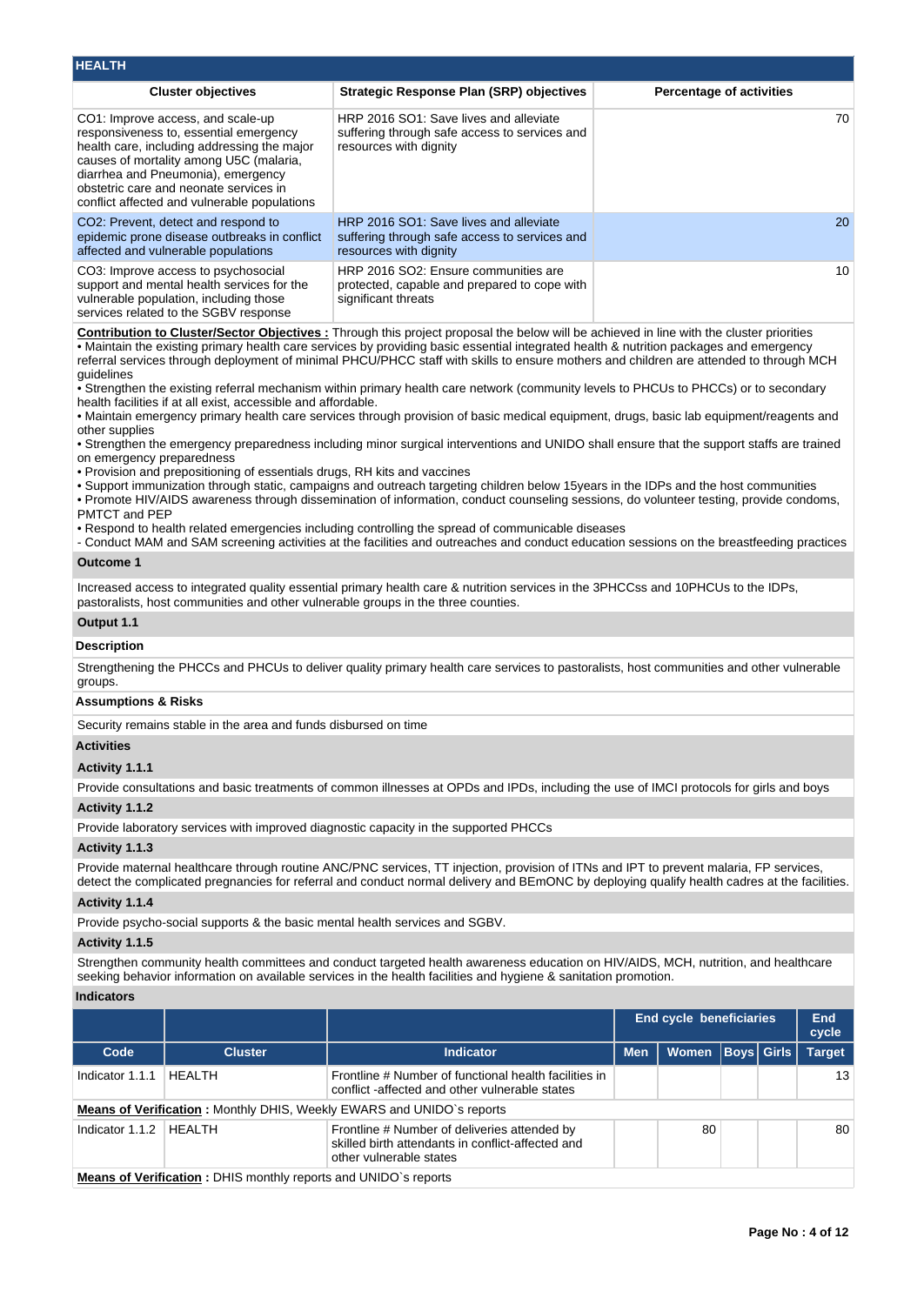| Indicator 1.1.3                                                                                                                                        | HEALTH                                                                      | # of OPD curative consultations for women, men,<br>boys and girls.<br>Women=8,000<br>Men=6.800<br>Boys=4,000<br>Girls=4.200 |  |  |  | 23,000 |
|--------------------------------------------------------------------------------------------------------------------------------------------------------|-----------------------------------------------------------------------------|-----------------------------------------------------------------------------------------------------------------------------|--|--|--|--------|
|                                                                                                                                                        | <b>Means of Verification: Weekly IDSR, Monthly DHIS and UNIDO's reports</b> |                                                                                                                             |  |  |  |        |
| Indicator $1.1.4$                                                                                                                                      | HEALTH                                                                      | # of STI cases treated                                                                                                      |  |  |  | 90     |
|                                                                                                                                                        |                                                                             | <b>Means of Verification: Weekly IDSR, Monthly DHIS and UNIDO's reports.</b>                                                |  |  |  |        |
| <b>Outcome 2</b>                                                                                                                                       |                                                                             |                                                                                                                             |  |  |  |        |
| Adequate and uninterrupted supply of the essential drugs, medical equipment, laboratory reagents/supplies which are not the existing<br>supplies chain |                                                                             |                                                                                                                             |  |  |  |        |
| Output 2.1                                                                                                                                             |                                                                             |                                                                                                                             |  |  |  |        |
| <b>Description</b>                                                                                                                                     |                                                                             |                                                                                                                             |  |  |  |        |

Facilities provided with adequate supplies of essential drugs, medical equipment and laboratory reagents/supplies

# **Assumptions & Risks**

Security remains stable in the area and funds disbursed on time

## **Activities**

#### **Activity 2.1.1**

Procurement and distribution of essential drugs, medical & laboratory supplies, basic medical equipment to all supported health facilities.

# **Activity 2.1.2**

Maintain the current memoranda of understandings with UNFPA and UNICEF for the preposition of RH and dignity kits & others. **Indicators**

|                 |                |                                                                                                           | <b>End cycle beneficiaries</b> |                      |      | End<br>cycle |               |
|-----------------|----------------|-----------------------------------------------------------------------------------------------------------|--------------------------------|----------------------|------|--------------|---------------|
| Code            | <b>Cluster</b> | <b>Indicator</b>                                                                                          | Men                            | Women   Boys   Girls |      |              | <b>Target</b> |
| Indicator 2.1.1 | HEALTH         | Core Pipeline # of direct beneficiaries from<br>emergency health supplies (IEHK / trauma kit /<br>RH kit) | 23.70                          | 28.300               | 6.60 | 6.40         | 65.000        |
|                 |                | <b>Alleges of Medification - Openation and the stability of Linds altabased as the</b>                    |                                |                      |      |              |               |

**Means of Verification :** Security remains stable and funds disbursed on time

# **Outcome 3**

Strengthen emergency preparedness and respond to health related emergencies including the control of communicable diseases outbreaks at the supported health facilities and the community levels

## **Output 3.1**

# **Description**

Increase capacity of health facilities in communicable disease control, prevention and emergency response

#### **Assumptions & Risks**

Security remains stable and other stakeholders cooperate

## **Activities**

#### **Activity 3.1.1**

Capacity building of facility staffs and community members on integrated disease surveillance reporting (IDSR) and analysis and Neglected Tropical Diseases (NTD) such as Kala-azar.

#### **Activity 3.1.2**

Training of staffs, partners and other key stakeholders in emergency assessment and response on disease outbreaks and casualty incidents from conflicts related and other causes.

# **Activity 3.1.3**

Close coordination & cooperation with CHDs in terms of information sharing and join weekly, monthly and quarterly supervision visits to the health facilities with the reports being sent to the SMOH and the clusters.

# **Activity 3.1.4**

Continuous training of health promoters selected on gender base equality to ensure gender balance to undertake the EPI awarenss activities and operate as volunteers on Community Case Management (CCM) of Fever, Diarrhea and Malaria. They shall be provided with Oral Rehydration Salts, ACT and Cotrimoxazole drug kits to undertake home based care services to patients under the supervision of the CHWs.

#### **Indicators**

|                 |                |                                                                                           | End cycle beneficiaries           |                         |  | End<br>cycle |    |
|-----------------|----------------|-------------------------------------------------------------------------------------------|-----------------------------------|-------------------------|--|--------------|----|
| Code            | <b>Cluster</b> | <b>Indicator</b>                                                                          | $\blacksquare$ Men $\blacksquare$ | Women Boys Girls Target |  |              |    |
| Indicator 3.1.1 | HFAI TH        | Frontline # of epidemic prone disease alerts<br>verified and responded to within 48 hours |                                   |                         |  |              | 80 |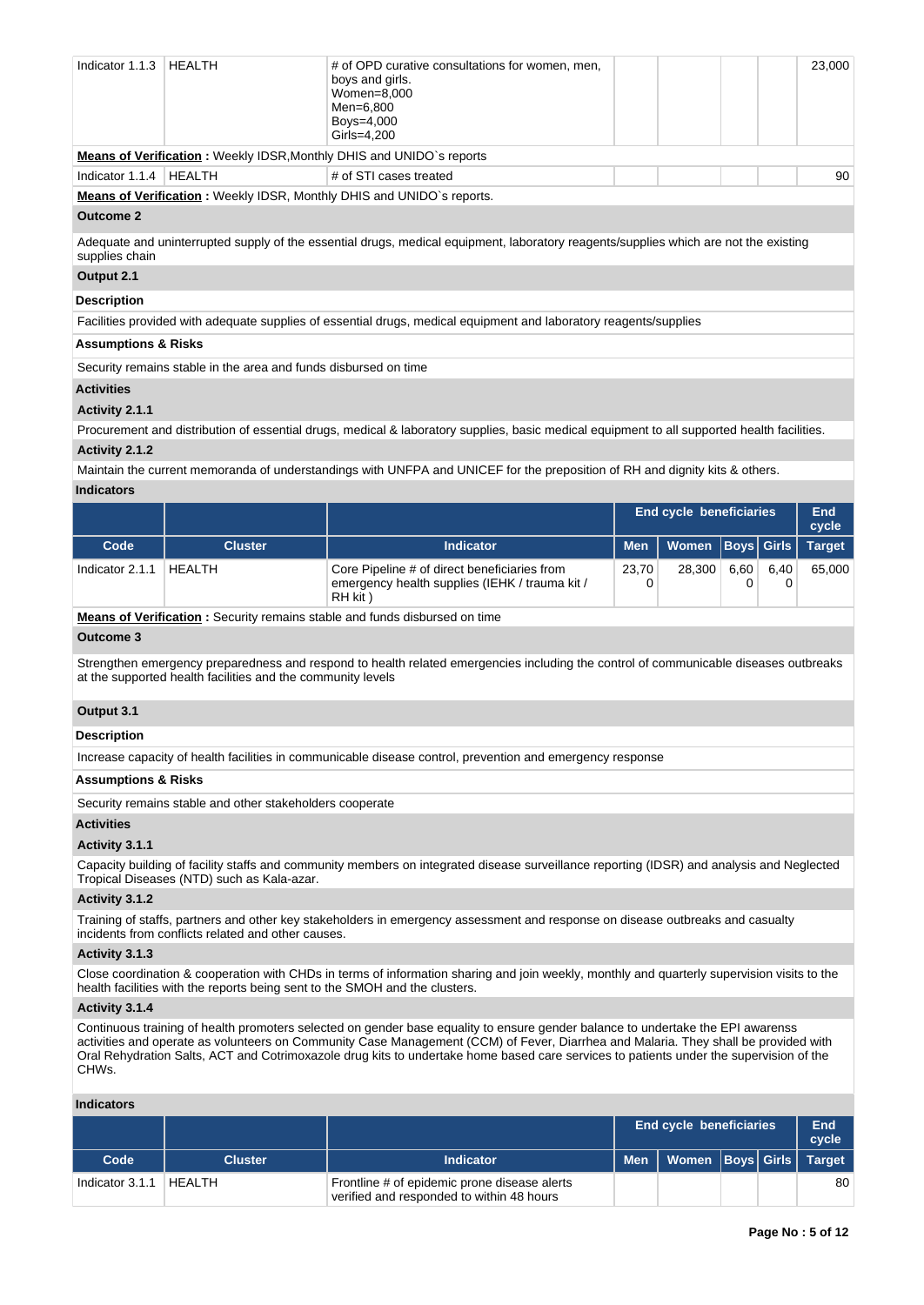## **Means of Verification :** EWARS or Weekly IDSR

#### **Outcome 4**

Strengthened EPI and vaccination campaign services that reach the vulnerable communities

## **Output 4.1**

#### **Description**

Ensure child health by application of preventive measures

#### **Assumptions & Risks**

Inter-tribal conflicts with the participation of the community in the delivery of health care serives

## **Activities**

#### **Activity 4.1.1**

Maintain the current memoranda of understandings with MOH and UNICEF for the preposition of vaccines & cold chains

# **Activity 4.1.2**

Provide child healthcare through routine immunizations, accelerated mass campaigns for measles and other childhood illness. **Indicators**

|                            |                                                                     |                                                                                                                                            | <b>End cycle beneficiaries</b> | End<br>cycle |                   |           |               |
|----------------------------|---------------------------------------------------------------------|--------------------------------------------------------------------------------------------------------------------------------------------|--------------------------------|--------------|-------------------|-----------|---------------|
| Code                       | <b>Cluster</b>                                                      | <b>Indicator</b>                                                                                                                           | <b>Men</b>                     | Women        | <b>Boys</b> Girls |           | <b>Target</b> |
| Indicator 4.1.1            | <b>HEALTH</b>                                                       | Frontline # of children with 3 doses of pentavalent<br>vaccine                                                                             |                                |              | 7,60<br>0         | 7,40<br>0 | 15,000        |
|                            | Means of Verification: Monthly EPI DHIS and UNIDO's reports         |                                                                                                                                            |                                |              |                   |           |               |
| Indicator 4.1.2            | <b>HEALTH</b>                                                       | # of children immunized against measles and<br>polio in the conflicted affected and other<br>vulnerable states.<br>Boys=5200<br>Girls=4800 |                                |              | 10,000            |           |               |
|                            | <b>Means of Verification:</b> Monthly EPI DHIS and UNIDO's reports. |                                                                                                                                            |                                |              |                   |           |               |
| <b>Additional Targets:</b> |                                                                     |                                                                                                                                            |                                |              |                   |           |               |
| <b>M&amp;R</b>             |                                                                     |                                                                                                                                            |                                |              |                   |           |               |

## **Monitoring & Reporting plan**

UNIDO will continue to use the existing HMIS reporting tools such as weekly on line EWARS and IDSR and the monthly DHIS reporting systems as well the surveillance forms for the disease outbreak. UNIDO M & E department developed indicators tracking template which will also complement the other reporting systems. UNIDO will continuously preposition all types of registers books depending on their availability in the MOH. We will also continue to print the OPD cards, IPD cards, ANC cards, Child health cards and stock cards and be prepositioned to all the supported health facilities. We will also make sure that staffs are trained on how to use each of the aforementioned tools for the quality assurance, timely and proper reporting system and those reports shall be shared with the SMOH and the cluster. Routine monthly & quarterly supervisions to the facilities shall be conducted in collaboration with the CHDs using QSC to monitor the efficiency and quality of services delivery to the communities. UNIDO`s M & E department has also developed internal reporting tools for our internal reporting and accountability which always complement our quality assurance policy on the health care services delivery.

### **Workplan**

| <b>Activity description</b>                                                                                                                                                                                                                                                                                  | Year       |  |            |              |              | 5            |              |                         | 8 | 9 | 10 |  |
|--------------------------------------------------------------------------------------------------------------------------------------------------------------------------------------------------------------------------------------------------------------------------------------------------------------|------------|--|------------|--------------|--------------|--------------|--------------|-------------------------|---|---|----|--|
| Activity 1.1.1: Provide consultations and basic treatments of common illnesses at<br>OPDs and IPDs, including the use of IMCI protocols for girls and boys                                                                                                                                                   | 2016       |  | X.         | $\mathsf{X}$ | $X$ $X$      |              | ΙX.          | ΙX                      |   |   |    |  |
| Activity 1.1.2: Provide laboratory services with improved diagnostic capacity in the<br>supported PHCCs                                                                                                                                                                                                      | 2016       |  | X.         | ΙX.          | IX.          | <b>X</b>     | $\mathsf{x}$ | X                       |   |   |    |  |
| Activity 1.1.3: Provide maternal healthcare through routine ANC/PNC services, TT<br>injection, provision of ITNs and IPT to prevent malaria, FP services, detect the<br>complicated pregnancies for referral and conduct normal delivery and BEmONC by<br>deploying qualify health cadres at the facilities. | 2016       |  | $x \mid x$ |              | $\mathsf{X}$ | $\mathsf{x}$ | $\mathsf{x}$ | $\overline{\mathsf{x}}$ |   |   |    |  |
| Activity 1.1.4: Provide psycho-social supports & the basic mental health services<br>and SGBV.                                                                                                                                                                                                               | X.<br>2016 |  |            | $\mathsf{X}$ | $\mathsf{X}$ | $\times$     | $\mathsf{X}$ | $\mathsf{x}$            |   |   |    |  |
| Activity 1.1.5: Strengthen community health committees and conduct targeted<br>health awareness education on HIV/AIDS, MCH, nutrition, and healthcare seeking<br>behavior information on available services in the health facilities and hygiene &<br>sanitation promotion.                                  | 2016       |  |            | X            |              | X            |              |                         |   |   |    |  |
| Activity 2.1.1: Procurement and distribution of essential drugs, medical & laboratory<br>supplies, basic medical equipment to all supported health facilities.                                                                                                                                               | 2016       |  |            | X            |              |              |              |                         |   |   |    |  |
| Activity 2.1.2: Maintain the current memoranda of understandings with UNFPA and<br>UNICEF for the preposition of RH and dignity kits & others.                                                                                                                                                               | 2016       |  | $\times$   | $\mathsf{X}$ | $\mathsf{X}$ | $\mathsf{x}$ | <sup>X</sup> | $\mathsf{x}$            |   |   |    |  |
| Activity 3.1.1: Capacity building of facility staffs and community members on<br>integrated disease surveillance reporting (IDSR) and analysis and Neglected<br>Tropical Diseases (NTD) such as Kala-azar.                                                                                                   | 2016       |  | X.         | X.           | X.           | $\times$     | X            | $\mathsf{x}$            |   |   |    |  |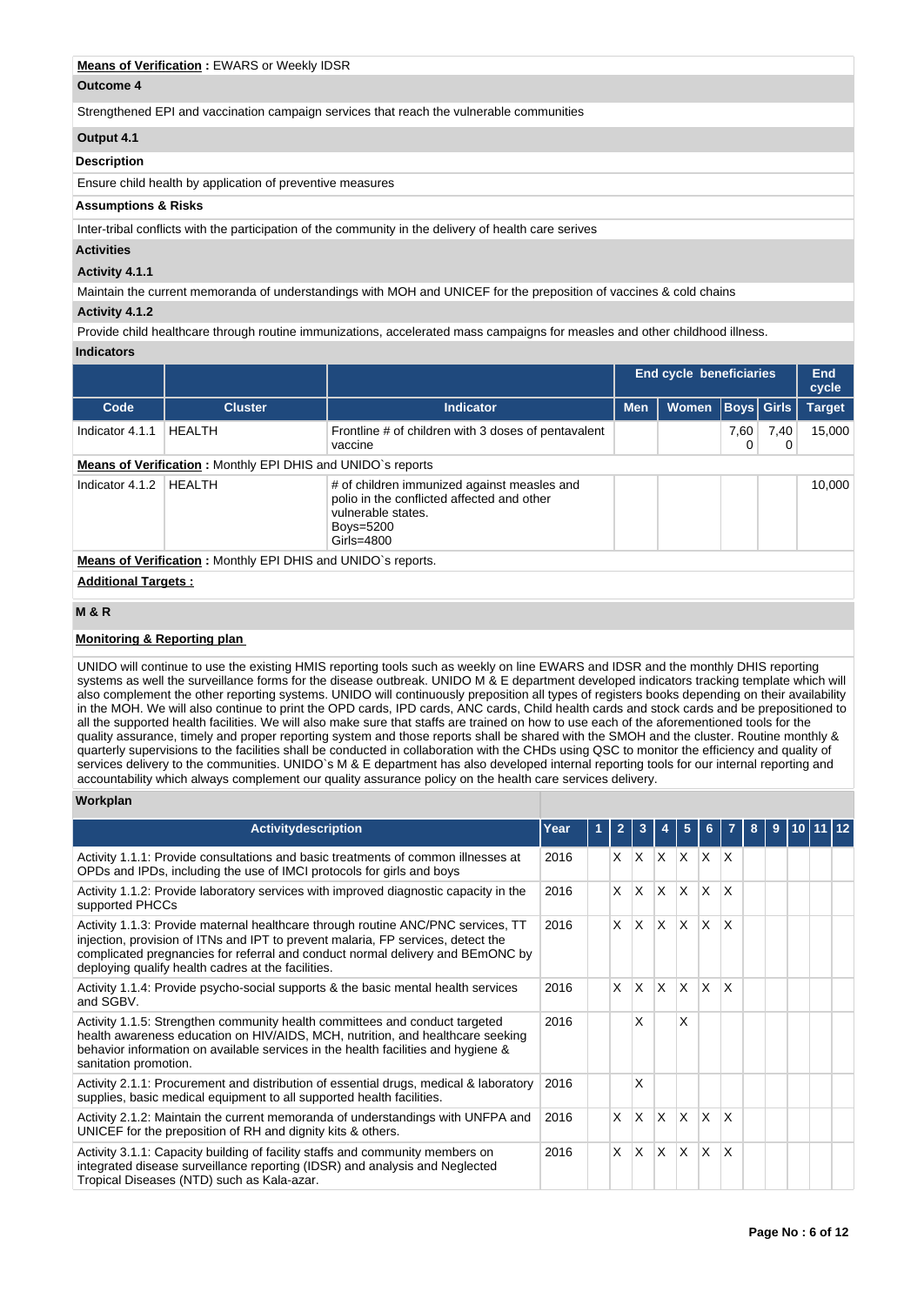| Activity 3.1.2: Training of staffs, partners and other key stakeholders in emergency<br>assessment and response on disease outbreaks and casualty incidents from<br>conflicts related and other causes.                                                                                                                                                                                                                                         | 2016 |    | X            |              | X            |          |              |  |  |
|-------------------------------------------------------------------------------------------------------------------------------------------------------------------------------------------------------------------------------------------------------------------------------------------------------------------------------------------------------------------------------------------------------------------------------------------------|------|----|--------------|--------------|--------------|----------|--------------|--|--|
| Activity 3.1.3: Close coordination & cooperation with CHDs in terms of information<br>sharing and join weekly, monthly and quarterly supervision visits to the health<br>facilities with the reports being sent to the SMOH and the clusters.                                                                                                                                                                                                   | 2016 | X. | X            | $\mathsf{x}$ | X.           | $\times$ | $\mathsf{x}$ |  |  |
| Activity 3.1.4: Continuous training of health promoters selected on gender base<br>equality to ensure gender balance to undertake the EPI awarenss activities and<br>operate as volunteers on Community Case Management (CCM) of Fever, Diarrhea<br>and Malaria. They shall be provided with Oral Rehydration Salts, ACT and<br>Cotrimoxazole drug kits to undertake home based care services to patients under<br>the supervision of the CHWs. | 2016 | X  | $\mathsf{x}$ | X.           | ΙX           | X        | $\mathsf{x}$ |  |  |
| Activity 4.1.1: Maintain the current memoranda of understandings with MOH and<br>UNICEF for the preposition of vaccines & cold chains                                                                                                                                                                                                                                                                                                           | 2016 | X. | X            | X            | $\mathsf{x}$ | $\times$ | ΙX           |  |  |
| Activity 4.1.2: Provide child healthcare through routine immunizations, accelerated<br>mass campaigns for measles and other childhood illness.                                                                                                                                                                                                                                                                                                  | 2016 | X  | X            | X            | $\times$     | X        | X            |  |  |

#### **OTHER INFO**

## **Accountability to Affected Populations**

UNIDO will continue to conduct health awareness campaigns sessions in the nearby Schools and Churches on the safe utilization of the health care services with respect to the local cultures and norms. We shall also continue to the support the communities through existing local community organizations/teams and other various group associations to disseminate the health messages by using the IEC materials and by using the appropriate channels. We shall also ensure the existence of environmental friendly measures by correct disposal of plastic bags, grading of wastes like hazardous and non-hazardous medical wastes and sharps disposables in separate containers and ensure the availability of permanent incinerators and dustbins in the health facilities which will be supported under this project proposal. We will also ensure the routine check on the expiry dates of the drugs at the stores and responsibly deal with the findings accordingly. We will make sure that the communities have access to the health care services and utilize the services provided with dignity.

#### **Implementation Plan**

This project will directly be implemented by UNIDO personnel and under direct supervision from the management. Monitoring and Evaluation on the project implementation progress will always be conducted to measure the successes and shortcomings per indicators therein and to guarantee the quality of the services being delivered to the community and the effectiveness and efficiency of the services delivery performance. Monthly/interim management reports in line with project targets, the state of financial resources and summary of expenditures shall always be compiled and analyzed. These will result to quarterly programmatic and financial reports detailing progress made in accordance with the project activities implementation requirements. The project manager and finance manager will ensure that all necessary reports are prepared, complied and submitted on time at the end of each quarter/interim periods. Various tools like observatory, review documents, key informants techniques will be used to capture and document the project performance. Project stakeholders and beneficiaries feedback will play a vital role in assessing the extent of the successes. This will also help in structuring the project implementation course in order to maximize the delivery of the planned project activities in their respective time frames.

#### **Coordination with other Organizations in project area**

**Name of the organization Areas/activities of collaboration and rationale** 

#### **Environment Marker Of The Project**

#### **Gender Marker Of The Project**

2a-The project is designed to contribute significantly to gender equality

#### **Justify Chosen Gender Marker Code**

This project will ensure the utilization of the health services by women, girls, boys and men equally without hindrances. Equal representation of women and men must be ensured in Village Health Committees (VHCs)/health promoters` compositions which are selected for each supported facility so that they can adequately plan for the facilities in their respective areas and give feedback on the services delivery in order to meet the needs for all. Men and women shall be trained on their roles and duties in the uptake of RH services and the family planning practices so that they convey the same messages to the wider community/population

#### **Protection Mainstreaming**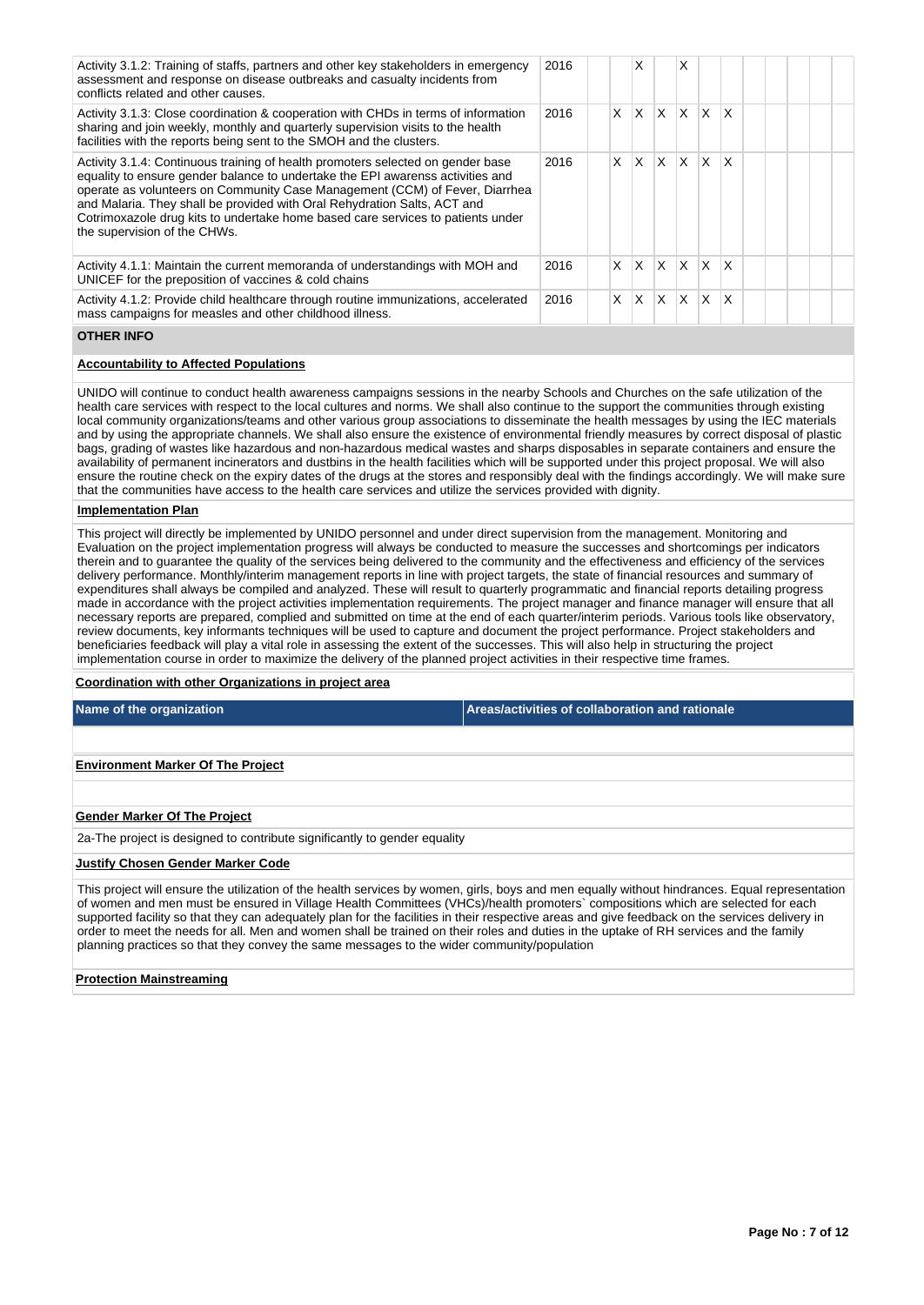Southern Unity counties are among the mostly affected counties in Unity state by the current conflicts. Women and girls are vulnerable to all sorts of violence being sexual or physical one. A report released by UNMISS and UN Human Rights Department on the 21st of January 2016 indicated that women and girls were subjected to abduction and rape on very large scale and these activities included enslavement, gang-rape, torture and force abortion. The report illustrated about 194 incidents of conflict related abuses which involved 280 victims including approximately 70 minors. UN Protection Cluster in South Sudan reportedly identified 1,300 women and girls raped between April and September 2015 in Sothern Unity alone. The poverty and insecurity predispose women and girls into more vulnerable status where they are easily exploited by armed militants and surrender in the name of protection. In line with the indicators aforementioned, UNIDO plans to deploy skilled clinical health workers to carry out Clinical Management of Rape (CMR) and other activities like PEP for HIV/AIDS. Staffs will also be trained on mental health and psychosocial supports first aids and we shall make sure that the services are being rendered in respect to DO NO HARM theory and every community member shall receive the health care services with dignity. In July this year UNIDO sent 5health workers to a five days workshop on Mental Health and Psychosocial Supports first aids sponsored by IOM here in Juba and these staffs were afterwards tasked to do the same to the facilities` staffs .Health awareness activities on HIV/AIDS and other Sexually Transmitted infections prevention will be conducted at the facilities and at the neighboring schools and Churches. UNIDO shall also maintain the current MOU with UNFPA to preposition the relevant kits. Consultative meetings will regularly be conducted monthly/quarterly with the local authorities and community leaders on how to protect the vulnerable groups of people (women and girls) in their respective communities so that many ambassadors are sent out into the communities with protection messages on human dignity.

#### **Country Specific Information**

## **Safety and Security**

The two years old or so conflict has affected the general situation in the whole country and particularly the the Greater Upper Nile regions. It has not been easily to guarantee the safety of both the beneficiaries and the services providers alike. However, the situation has relatively returned to normalcy since the last quarter of 2015 specially in Southern Unity and humanitarian actors including UNIDO have gained access to the populated areas in and around the Southern Unity counties. And UNIDO having been a long time humanitarian actor in Mayendit and Leer counties will have added advantage because of the cemented partnership relation with the community and local authorities and is well conversant with the communities` needs and in the other hand the mitigation measures to ensure the safety of the host community and UNIDO staff (both relocatable and non-relocatable) as well.With all the unpredictable risks therein ,UNIDO staff are dedicated to serve the community as usual. We also have an advantage of being National NGO and has good number of non-relocatable staffs on ground in the three counties who usually move with the communities even to the hidings. UNIDO has a policy that ensures Staff security is Prioritized at any given time and our field operation areas are equipped with Thurayas (since there are no other simple and reliable networks in the whole Southern Unity for communication to keep the management informed in case of new security development for timely response to the situation. Evacuations are planned on need basis specially for the relocatable staffs/experts through our logistics department in coordination with other partners in the area and the UN.Staff contracts signed and witnessed by the Management also bind the staff right to Safety.The same procedure will continue to be put in place throughout the implementation period of this project proposal as we also plan to scale up our activities and ensure the provision of basic essential and emergency primary health care services to the Vulnerable IDPs and Host Communities in Mayendit, Leer and Panyijiar counties.

## **Access**

| <b>BUDGET</b> |  |
|---------------|--|

| BUDGEI |                                                                                                                                                        |   |                |                       |                                          |                           |                   |
|--------|--------------------------------------------------------------------------------------------------------------------------------------------------------|---|----------------|-----------------------|------------------------------------------|---------------------------|-------------------|
| Code   | <b>Budget Line Description</b>                                                                                                                         |   | D / S Quantity | <b>Unit</b><br>cost   | <b>Duration</b><br><b>Recurran</b><br>ce | $\%$<br>charged<br>to CHF | <b>Total Cost</b> |
|        | <b>Staff and Other Personnel Costs</b>                                                                                                                 |   |                |                       |                                          |                           |                   |
| 1.1    | Health Manager 50%                                                                                                                                     | D | $\mathbf{1}$   | 4,000<br>.00          | 6                                        | 50%                       | 12,000.00         |
|        | Health Manager will have 50% LoE for the project implementation the Gross is 4000usd *50%*6months                                                      |   |                |                       |                                          |                           |                   |
| 1.2    | Clinical Officers 100%                                                                                                                                 | D | $\overline{4}$ | 2,040<br>.00          | 6                                        | 100%                      | 48,960.00         |
|        | Clinical Officers will have 100% LoE for the project implementation the Gross is 2500usd *100%*3*6months                                               |   |                |                       |                                          |                           |                   |
| 1.3    | Nurses 100%                                                                                                                                            | D |                | $3 \mid 1,500$<br>.00 | 6                                        | 100%                      | 27,000.00         |
|        | Nurses will have 100% LoE for the project implementation the Gross is 1500usd *100%*3*6months                                                          |   |                |                       |                                          |                           |                   |
| 1.4    | Midwives 100%                                                                                                                                          | D | 3 <sup>1</sup> | 1,500<br>.00          | 6                                        | 100%                      | 27,000.00         |
|        | Midwifes will have 100% LoE for the project implementation the Gross is 1500usd *100%*3*6months                                                        |   |                |                       |                                          |                           |                   |
| 1.5    | Laboratory Technician 100%                                                                                                                             | D |                | $3 \mid 1,200$<br>.00 | 6                                        | 100%                      | 21,600.00         |
|        | Laboratory Technician will have 100% LoE for the project implementation the Gross is 1500usd *100%*3*6months                                           |   |                |                       |                                          |                           |                   |
| 1.6    | <b>Executive Director 10%</b>                                                                                                                          | S |                | $1 \mid 7,818$<br>.00 | 6                                        | 10%                       | 4,690.80          |
|        | The Executive Director is responsible for accountability of fund and project implementation with the stakeholders the LoE is 10%<br>(10%*7818*6months) |   |                |                       |                                          |                           |                   |
| 1.7    | Program Coordinator 10%                                                                                                                                | S | 1              | 5,600<br>.00          | 6                                        | 10%                       | 3,360.00          |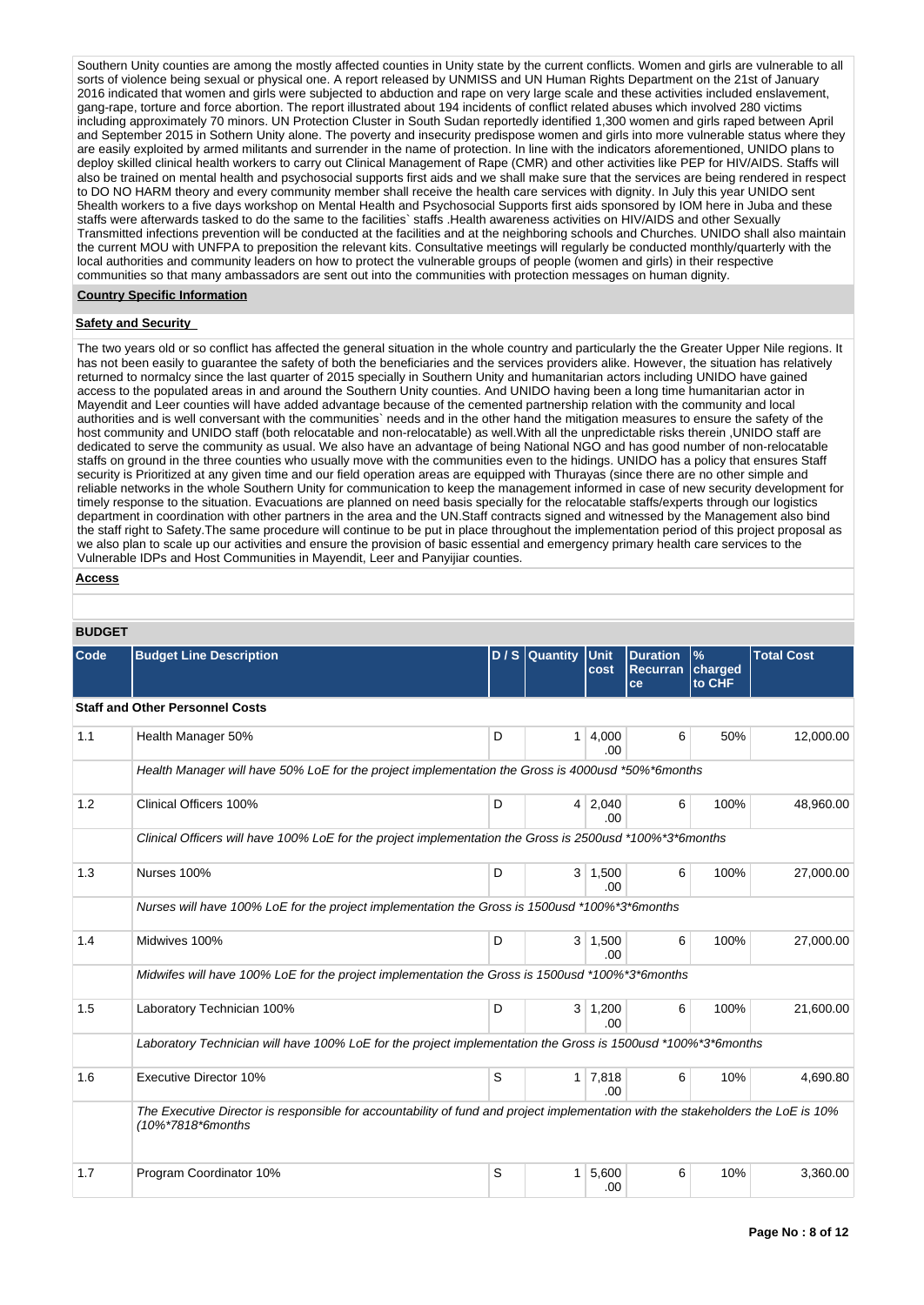|      | The program Coordinator is responsible for program coordination will have the LoE 10% (10%*5600*6months)                                         |   |                |                             |              |      |           |
|------|--------------------------------------------------------------------------------------------------------------------------------------------------|---|----------------|-----------------------------|--------------|------|-----------|
| 1.8  | Finance Manager 10%                                                                                                                              | S |                | 1 7,396<br>.00              | 6            | 10%  | 4,437.60  |
|      | The Finance Manager is responsible for Financial Reporting and budgetary control will have 10% LoE (10%*7396*6months)                            |   |                |                             |              |      |           |
| 1.9  | M & E Manager 10%                                                                                                                                | S |                | $1 \overline{5,500}$<br>.00 | 6            | 10%  | 3,300.00  |
|      | M&E Manager is responsible for preparing Monitoring and Evaluation report to the stakeholders will have 10% LoE<br>(10%*5500*6months             |   |                |                             |              |      |           |
| 1.10 | Logistics and Procurement Officer 10%                                                                                                            | S |                | 1   4,000<br>.00            | 6            | 10%  | 2,400.00  |
|      | Logistics and Procurement Manager is responsible for project supplies procurement and logistical support will have LoE 10%<br>(10%*4000*6months) |   |                |                             |              |      |           |
| 1.11 | Human Resources Officer 10%                                                                                                                      | S |                | $1 \ 2,000$<br>.00          | 6            | 10%  | 1,200.00  |
|      | Human Resources Officer is responsible for handling personnel and the LoE is 10% (10%*2000*6months)                                              |   |                |                             |              |      |           |
| 1.12 | Finance Officer 10%                                                                                                                              | S |                | $1 \mid 3,000$<br>.00       | 6            | 10%  | 1,800.00  |
|      | Finance Officer is responsible for preparing field financial reports of he project the staff LoE is 10% (10%*3000*6months)                       |   |                |                             |              |      |           |
| 1.13 | Logistics and Procurement Officer 10%                                                                                                            | S |                | $1 \mid 3,000$<br>.00       | 6            | 10%  | 1,800.00  |
|      | Logistics and procurement officer will have 10%LoE (15%*3000*6months)                                                                            |   |                |                             |              |      |           |
| 1.14 | Dricer 10%                                                                                                                                       | S | 1 <sup>1</sup> | 900.0<br>0                  | 6            | 10%  | 540.00    |
|      | Driver will have 10% LoE (10%*900*6months                                                                                                        |   |                |                             |              |      |           |
| 1.15 | Medical Insurance cover 10%                                                                                                                      | S | 1 <sup>1</sup> | 16,00<br>8.00               | 1            | 50%  | 8,004.00  |
|      | The total staff cost is 92216.8*10% for the whole project period                                                                                 |   |                |                             |              |      |           |
| 1.16 | NSIF 17% Employers Contribution                                                                                                                  | S |                | $1 \mid 27,21$<br>5.00      | $\mathbf{1}$ | 50%  | 13,607.50 |
|      | The total staff cost is 92216.8*17% for the whole project period                                                                                 |   |                |                             |              |      |           |
| 1.17 | Health Supervisor for Leer and Panyijar counties 100%                                                                                            | D |                | $1 \mid 3,000$<br>.00       | 6            | 100% | 18,000.00 |
|      | Health Supervisor for leer and Panyijar will have 100% LoE for the project implementation 100%*3000*6months                                      |   |                |                             |              |      |           |
| 1.18 | 7 MCHWs 100%                                                                                                                                     | D |                | 7 400.0<br>$\Omega$         | 6            | 100% | 16,800.00 |
|      | 1 each for the seven PHCUs                                                                                                                       |   |                |                             |              |      |           |
| 1.19 | 7 CHWs 100%                                                                                                                                      | D |                | 7 400.0<br>0                | 6            | 100% | 16,800.00 |
|      | 1 each for the seven PHCUs                                                                                                                       |   |                |                             |              |      |           |
| 1.20 | 7 Vaccinators 100%                                                                                                                               | D | 7 <sup>1</sup> | 100.0<br>0                  | 6            | 100% | 4,200.00  |
|      | 1 each for the seven PHCUs                                                                                                                       |   |                |                             |              |      |           |
| 1.21 | 7 Dispenser 100%                                                                                                                                 | D |                | 7 250.0<br>0                | 6            | 100% | 10,500.00 |
|      | 1 each for the seven PHCUs                                                                                                                       |   |                |                             |              |      |           |
| 1.22 | 7 TBA 100%                                                                                                                                       | D |                | 7 200.0<br>0                | 6            | 100% | 8,400.00  |
|      | 1 each for the seven PHCUs                                                                                                                       |   |                |                             |              |      |           |
| 1.23 | 7 Cards register 100%                                                                                                                            | D |                | 7 200.0<br>0                | 6            | 100% | 8,400.00  |
|      | 1 each for the seven PHCUs                                                                                                                       |   |                |                             |              |      |           |
| 1.24 | 10 Cleaners 100%                                                                                                                                 | D |                | 10 150.0<br>0               | 6            | 100% | 9,000.00  |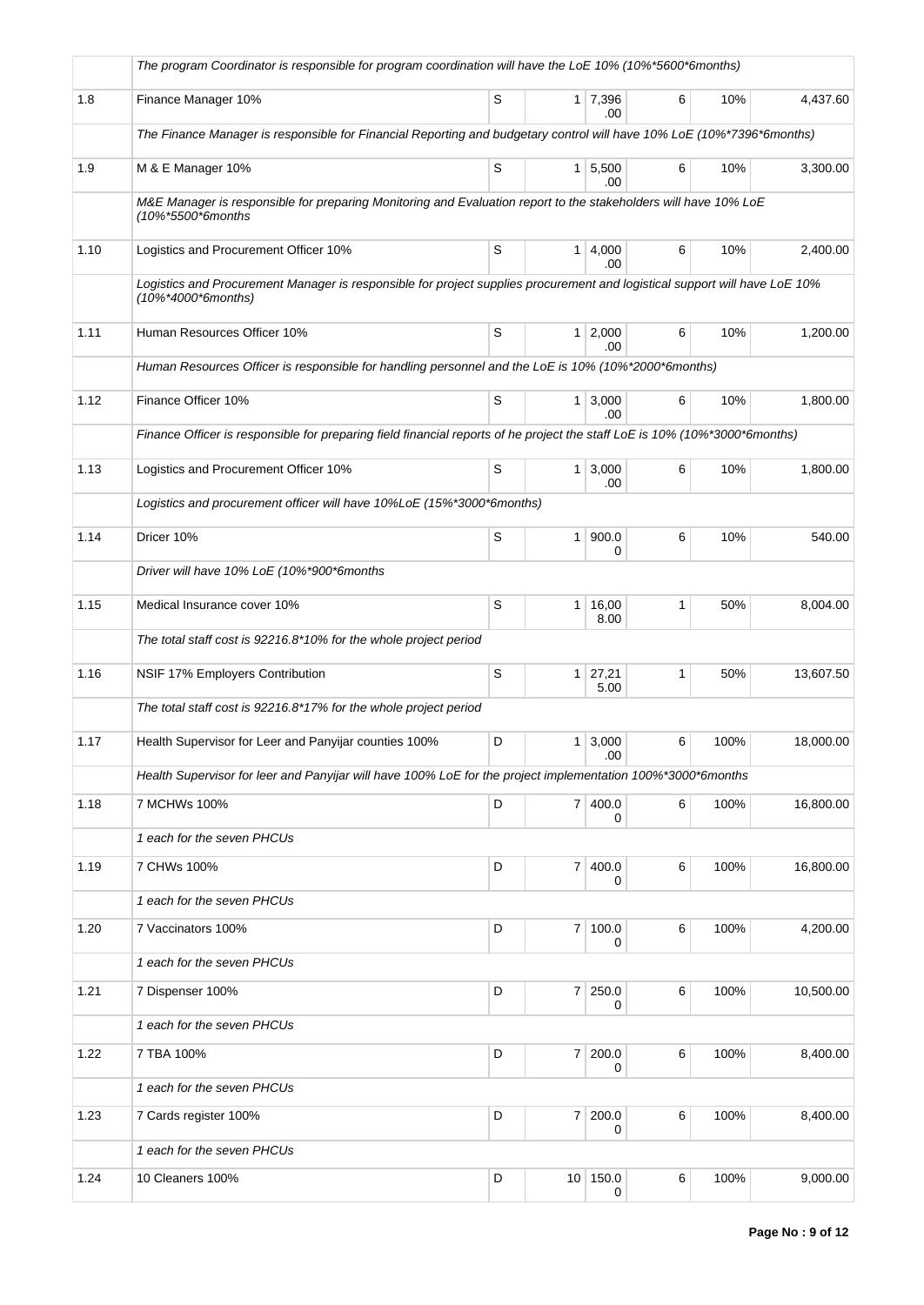|                  | 1 each for the seven PHCUs and 1 each for the three PHCCs                                                                                                                                |   |                 |                       |              |      |            |
|------------------|------------------------------------------------------------------------------------------------------------------------------------------------------------------------------------------|---|-----------------|-----------------------|--------------|------|------------|
| 1.25             | 14 Guards 100%                                                                                                                                                                           | D |                 | 14 150.0<br>0         | 6            | 100% | 12,600.00  |
|                  | 2 each for the seven PHCUs                                                                                                                                                               |   |                 |                       |              |      |            |
|                  | <b>Section Total</b>                                                                                                                                                                     |   |                 |                       |              |      | 286,399.90 |
|                  | <b>Supplies, Commodities, Materials</b>                                                                                                                                                  |   |                 |                       |              |      |            |
| 2.1              | Air charter from Juba to Project location                                                                                                                                                | D |                 | 2 6,800<br>.00        | $\mathbf{1}$ | 100% | 13,600.00  |
|                  | 2 charters to carry Medical equipment, reagents and drugs from Juba to the Project sites @ 6800usd per rotation                                                                          |   |                 |                       |              |      |            |
| 2.2              | Prepostioning of medical supplies to the project sites                                                                                                                                   | D |                 | $4 \mid 1,500$<br>.00 | 1            | 100% | 6,000.00   |
|                  | Costs for preposition of drugs from Airstrip to the Health Facilities @ 1500usd per each rotations                                                                                       |   |                 |                       |              |      |            |
| 2.3              | Monitoring and Evaluation costs                                                                                                                                                          | D |                 | $1 \mid 1,500$<br>.00 | 1            | 100% | 1,500.00   |
|                  | Lumpsum costs for the monitoring and evaluation two times                                                                                                                                |   |                 |                       |              |      |            |
| 2.4              | Conduct curative mobile clinic activities to the IDPs and host<br>communities far from the existing health facilities.                                                                   | D | 13 <sup>1</sup> | 500.0<br>0            | 1            | 100% | 6,500.00   |
|                  | This activity is to enhance the equitable accessibility to the primary health care services.                                                                                             |   |                 |                       |              |      |            |
| 2.5              | Training of the facilities' staffs and community members on<br>integrated disease surveillance reporting (IDSR) and analysis<br>and Neglected Tropical Diseases (NTD) such as Kala-azar. | D |                 | 65 10.00              | 3            | 100% | 1,950.00   |
|                  | 65 pp X 10 usd for 3 days (Lunch, water etc)                                                                                                                                             |   |                 |                       |              |      |            |
| 2.6              | Conduct community awareness sessions on the STI<br>(HIV/AIDS) prevention, MCH, nutrition messages, hygiene &<br>sanitation promotion                                                     | D |                 | 24 25.00              | 5            | 100% | 3,000.00   |
|                  | 24 pp X 25usd for 5days (Lunch, breakfast, transport refund, hall hire, water etc)                                                                                                       |   |                 |                       |              |      |            |
| 2.7              | In-services trainings to CHWs, HHPs, MCHWs, TBAs and<br>vaccinators on common illnesses in the area.                                                                                     | D | 30 <sup>1</sup> | 25.00                 | 2            | 100% | 1,500.00   |
|                  | 30 pp X 25usd for 2days (Lunch, breakfast, transport refund, hall hire, water etc)                                                                                                       |   |                 |                       |              |      |            |
| 2.8              | Provide child healthcare through routine immunizations,<br>accelerated mass campaigns for measles and other childhood<br>illness.                                                        | D |                 | 6 1,000<br>.00        | 1            | 100% | 6,000.00   |
|                  | Monthly mass campaign @ 1000usd (snack, water, public address etc)                                                                                                                       |   |                 |                       |              |      |            |
| 2.9              | Printing of OPD, ANC and Child health cards                                                                                                                                              | D | 8000            | 0.50                  |              | 100% | 4,000.00   |
|                  | These will enable the provision of quality health care services to the beneficiaries                                                                                                     |   |                 |                       |              |      |            |
| 2.10             | Printing of IEC materials                                                                                                                                                                | D |                 | 160 25.00             | 1            | 100% | 4,000.00   |
|                  | Printing of IEC materials with key information for the Health workers                                                                                                                    |   |                 |                       |              |      |            |
| 2.11             | Purchase of Essential Drugs not in Core pipeline                                                                                                                                         | D | 1 <sup>1</sup>  | 25,00<br>0.00         | 1            | 100% | 25,000.00  |
|                  | Drugs to be purchased indicated on the attachment                                                                                                                                        |   |                 |                       |              |      |            |
| 2.12             | <b>Laboratory Reagents</b>                                                                                                                                                               | D | 1 <sup>1</sup>  | 5,000<br>.00          | $\mathbf{1}$ | 100% | 5,000.00   |
|                  | Purchase of Lab reagents not in the core pipeline                                                                                                                                        |   |                 |                       |              |      |            |
|                  | <b>Section Total</b>                                                                                                                                                                     |   |                 |                       |              |      | 78,050.00  |
| <b>Equipment</b> |                                                                                                                                                                                          |   |                 |                       |              |      |            |
| 3.1              | Medical equipment                                                                                                                                                                        | D | 1 <sup>1</sup>  | 5,000<br>.00          | 1            | 100% | 5,000.00   |
|                  | Equipment to be procured indicated on the attachment                                                                                                                                     |   |                 |                       |              |      |            |
| 3.2              | Essential furnitures for the health facilities                                                                                                                                           | D | 1 <sup>1</sup>  | 4,500<br>.00          | 1            | 100% | 4,500.00   |
|                  | These are plastic chairs, plastic tables, plastic stools, bucketsetc which will help in the routine operations at the facilities.                                                        |   |                 |                       |              |      |            |
|                  | <b>Section Total</b>                                                                                                                                                                     |   |                 |                       |              |      | 9,500.00   |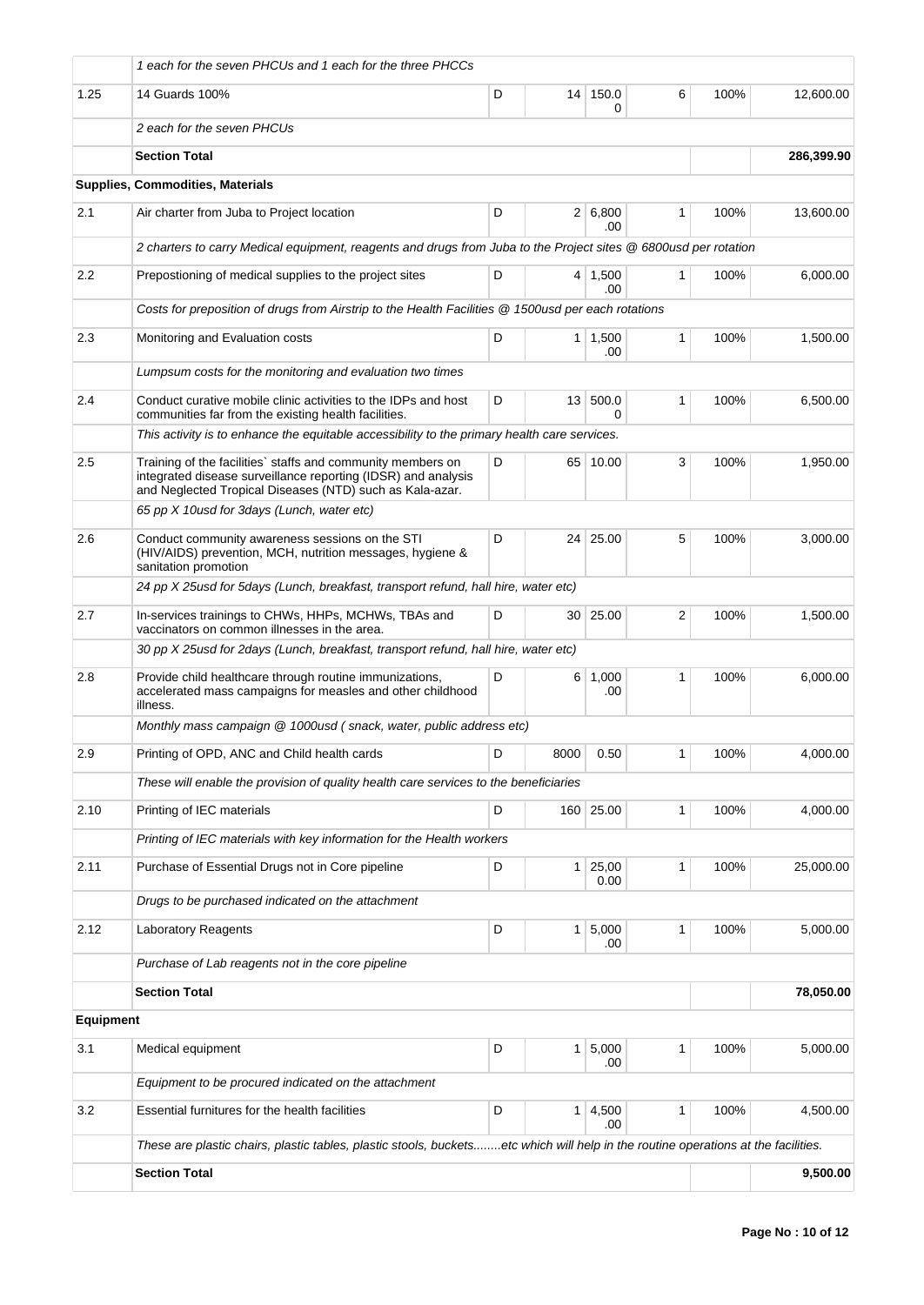|                         | <b>Contractual Services</b>                                                                            |   |                |                       |              |      |            |
|-------------------------|--------------------------------------------------------------------------------------------------------|---|----------------|-----------------------|--------------|------|------------|
| 4.1                     | Minor repair on the health facilities in Mayendit county                                               | S |                | $1 \ 2,500$<br>.00    | 1            | 100% | 2,500.00   |
|                         | Repairs on the Doors and Windows and walls for the Health facilities (4facilities).                    |   |                |                       |              |      |            |
| 4.2                     | Minor repar on the health facilities in Leer                                                           | S | 1 <sup>1</sup> | 2,500<br>.00          | 1            | 100% | 2,500.00   |
|                         | Repairs on the Doors and Windows and walls for the Health facilities (4faciliites).                    |   |                |                       |              |      |            |
|                         | <b>Section Total</b>                                                                                   |   |                |                       |              |      | 5,000.00   |
| <b>Travel</b>           |                                                                                                        |   |                |                       |              |      |            |
| 5.1                     | Staff per diem for referrals                                                                           | D |                | 16 35.00              | 2            | 100% | 1,120.00   |
|                         | Field Staff per Diem for undertaking referrals to the county Hospitals                                 |   |                |                       |              |      |            |
| 5.2                     | Flight on UNHAS for supervision and supportive visits                                                  | D | 12             | 400.0<br><sup>0</sup> | 1            | 100% | 4,800.00   |
|                         | 12 return flights each @ 400 usd for the Project Staff undertaking supervision and project monitoring  |   |                |                       |              |      |            |
|                         | <b>Section Total</b>                                                                                   |   |                |                       |              |      | 5,920.00   |
|                         | <b>General Operating and Other Direct Costs</b>                                                        |   |                |                       |              |      |            |
| 7.1                     | Vehicle fuel                                                                                           | S | 1500           | 1.10                  | 6            | 20%  | 1,980.00   |
|                         | Procurement of 1500liters of fuel for Juba Cordi nation and Field @ 1.1 usd 20% charged to the project |   |                |                       |              |      |            |
| 7.2                     | Office Rent Juba Office                                                                                | S |                | $1 \mid 2,000$<br>.00 | 6            | 10%  | 1,200.00   |
|                         | Office rent for Juba office @ 200usd per month 10% charged to the project                              |   |                |                       |              |      |            |
| 7.3                     | <b>Stationeries</b>                                                                                    | S |                | $1 \ 2,000$<br>.00    | 6            | 10%  | 1,200.00   |
|                         | Assorted Stationery items for reporting in the Field and Juba 10% charged to the project               |   |                |                       |              |      |            |
| 7.4                     | Thuraya airtime                                                                                        | S | 1 <sup>1</sup> | 200.0<br><sup>0</sup> | 6            | 50%  | 600.00     |
|                         | Purchase of Thuraya Airtime for coordinating to Three field Locations 50% charged to the project       |   |                |                       |              |      |            |
| 7.5                     | Vehicle repairs and maintenance                                                                        | S |                | $1 \mid 1,500$<br>.00 | 6            | 10%  | 900.00     |
|                         | Purchase of Vehicle Tyres and service of oils and parts 10% charged to the project                     |   |                |                       |              |      |            |
| 7.6                     | computers and accessories                                                                              | D |                | 3 700.0 <br>0         | 1            | 100% | 2,100.00   |
|                         | Purchase of Three Laptops @ 700 usd for Field reporting                                                |   |                |                       |              |      |            |
| 7.7                     | Cameras                                                                                                | D |                | 2 300.0<br>0          | $\mathbf{1}$ | 100% | 600.00     |
|                         | Purchase of Two Cameras for Field reporting @ 300usd each                                              |   |                |                       |              |      |            |
| 7.8                     | Thuraya Phone                                                                                          | D |                | 3   1,300<br>.00      | 1            | 100% | 3,900.00   |
|                         | Purchase of three Thuraya Phones for the Three field Locations - reporting and cordination             |   |                |                       |              |      |            |
|                         | <b>Section Total</b>                                                                                   |   |                |                       |              |      | 12,480.00  |
| <b>SubTotal</b>         |                                                                                                        |   | 9,943.00       |                       |              |      | 397,349.90 |
| <b>Direct</b>           |                                                                                                        |   |                |                       |              |      | 341,330.00 |
| Support                 |                                                                                                        |   |                |                       |              |      | 56,019.90  |
| <b>PSC Cost</b>         |                                                                                                        |   |                |                       |              |      |            |
| <b>PSC Cost Percent</b> |                                                                                                        |   |                |                       |              |      | 2%         |
| <b>PSC Amount</b>       |                                                                                                        |   |                |                       |              |      | 7,668.85   |
| <b>Total Cost</b>       |                                                                                                        |   |                |                       |              |      | 405,018.75 |
|                         |                                                                                                        |   |                |                       |              |      |            |
|                         | <b>Grand Total CHF Cost</b>                                                                            |   |                |                       |              |      | 405,018.75 |